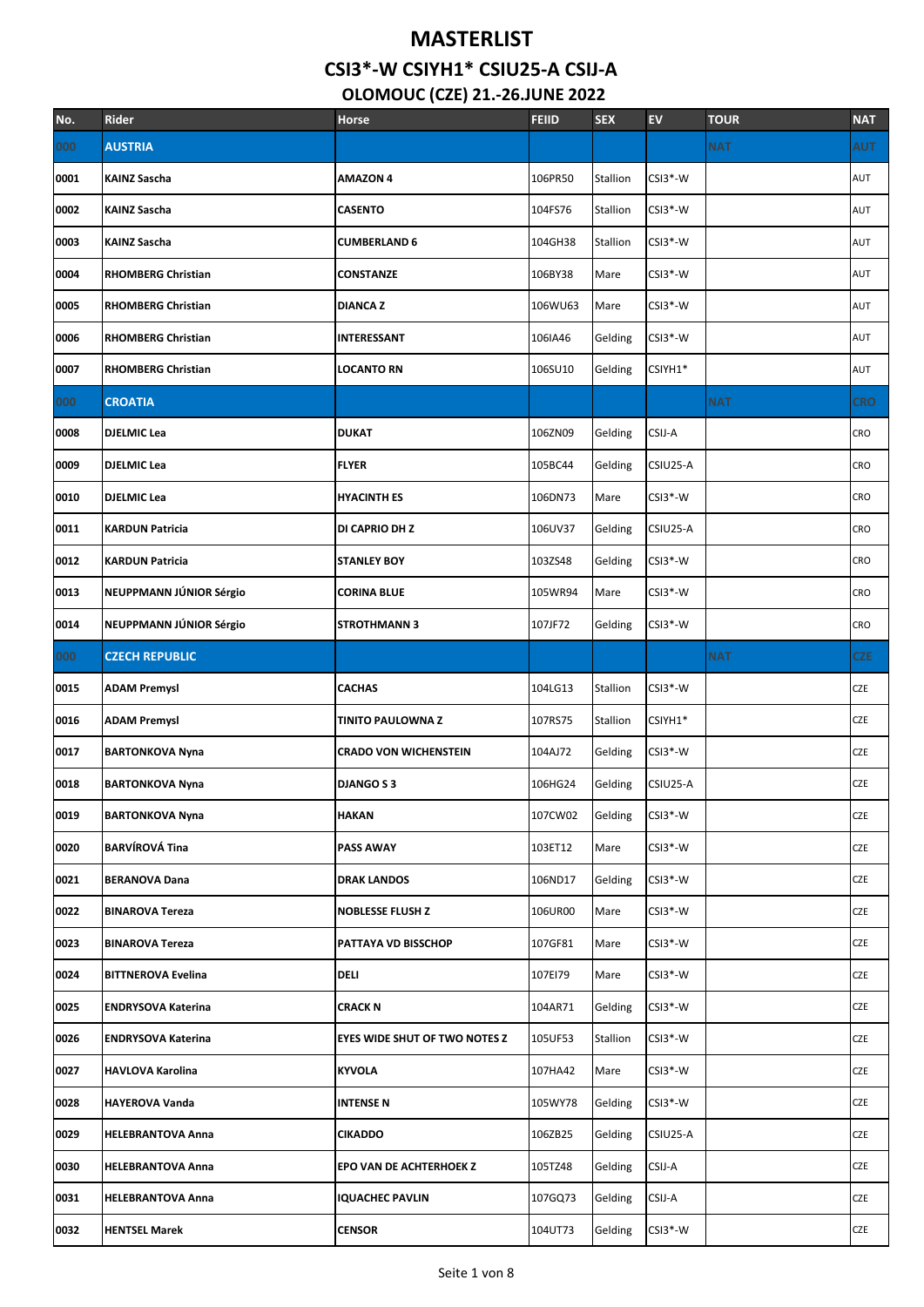| No.  | Rider                      | Horse                          | <b>FEIID</b> | <b>SEX</b> | <b>EV</b> | <b>TOUR</b> | <b>NAT</b> |
|------|----------------------------|--------------------------------|--------------|------------|-----------|-------------|------------|
| 0033 | <b>HENTSEL Marek</b>       | <b>CEREMONIE</b>               | 107EW32      | Mare       | CSIYH1*   |             | CZE        |
| 0034 | <b>HENTSEL Marek</b>       | TREND D ELSENDAM Z             | 104HM77      | Stallion   | CSI3*-W   |             | <b>CZE</b> |
| 0035 | <b>HERMANOVÁ Lenka</b>     | <b>CALADOR</b>                 | 107DE27      | Gelding    | $CSI3*-W$ |             | <b>CZE</b> |
| 0036 | <b>HLOZKOVA Karolina</b>   | <b>CARAMELLO 25</b>            | 107IR24      | Gelding    | $CSI3*-W$ |             | CZE        |
| 0037 | <b>HLOZKOVA Karolina</b>   | LIMO DU CACHE POT              | 106MM73      | Gelding    | $CSI3*-W$ |             | CZE        |
| 0038 | <b>HRUSKA Jiri</b>         | <b>EOWYN DE GOEDEREEDE Z</b>   | 107UX82      | Mare       | CSIYH1*   |             | <b>CZE</b> |
| 0039 | <b>HRUSKA Jiri</b>         | PHENIX VAN DE NOORDHEUVEL      | 107UX78      | Gelding    | CSIYH1*   |             | <b>CZE</b> |
| 0040 | <b>HRUSKA Jiri</b>         | <b>REIKY</b>                   | 106NJ51      | Mare       | CSI3*-W   |             | <b>CZE</b> |
| 0041 | <b>HUMPLIK Vaclav</b>      | PYTHAGORAS DE GOEDEREEDE       | 107UX74      | Gelding    | CSI3*-W   |             | CZE        |
| 0042 | <b>HUMPLIKOVA Anna</b>     | <b>BUENA UTOPIA</b>            | 105IC23      | Mare       | $CSI3*-W$ |             | <b>CZE</b> |
| 0045 | <b>KLAR Sebastian</b>      | <b>RAPSODIE 1</b>              | 103BI23      | Mare       | CSI3*-W   |             | CZE        |
| 0046 | <b>KLUS Marek</b>          | <b>ARES</b>                    | 107FY25      | Stallion   | CSIYH1*   |             | CZE        |
| 0047 | <b>KLUS Marek</b>          | CARDOZO 4                      | 106XW68      | Gelding    | $CSI3*-W$ |             | <b>CZE</b> |
| 0048 | <b>KLUS Marek</b>          | <b>KUMANO POLT</b>             | 107RR52      | Gelding    | CSIYH1*   |             | <b>CZE</b> |
| 0049 | <b>KLUS Marek</b>          | <b>LIVERPOOL</b>               | 106MK75      | Gelding    | $CSI3*-W$ |             | <b>CZE</b> |
| 0051 | KOUTNA Kristyna            | <b>SECRET SONIA</b>            | 107UT97      | Gelding    | $CSI3*-W$ |             | <b>CZE</b> |
| 0052 | <b>KOVAROVA Natalie</b>    | <b>CHLOE</b>                   | 106VF08      | Mare       | CSIU25-A  |             | <b>CZE</b> |
| 0053 | <b>KOVAROVA Natalie</b>    | <b>OLIVER ODEVELD</b>          | 106KD81      | Gelding    | CSIJ-A    |             | <b>CZE</b> |
| 0054 | <b>KOVAROVA Natalie</b>    | <b>QUANITA VAN DE HELLE</b>    | 107DW46      | Mare       | CSIYH1*   |             | <b>CZE</b> |
| 0055 | <b>KUMAROVA Lucie</b>      | <b>CONCANTUS</b>               | 104EI11      | Stallion   | CSI3*-W   |             | <b>CZE</b> |
| 0056 | <b>KUMAROVA Lucie</b>      | <b>NIAL</b>                    | 107JV42      | Gelding    | CSI3*-W   |             | <b>CZE</b> |
| 0057 | <b>LARYSOVA Tina</b>       | <b>LORD LUDGER</b>             | 105RW36      | Gelding    | CSIU25-A  |             | CZE        |
| 0058 | <b>LETALOVA Natalie</b>    | <b>DREAMER</b>                 | 107UB91      | Gelding    | CSI3*-W   |             | CZE        |
| 0059 | MALÝ Jan                   | I AM                           | 107GB64      | Gelding    | CSI3*-W   |             | CZE        |
| 0060 | MALÝ Jan                   | <b>LAMBIEK VAN DE HOOGEWEG</b> | 107SR87      | Gelding    | CSIYH1*   |             | CZE        |
| 0062 | <b>MATUSKOVA Katerina</b>  | <b>FOREST</b>                  | 105LC08      | Gelding    | CSI3*-W   |             | CZE        |
| 0063 | <b>MICHLICKOVA Mariana</b> | <b>CLAIRE 159</b>              | 106Cl75      | Mare       | CSIU25-A  |             | CZE        |
| 0064 | <b>MICHLICKOVA Mariana</b> | <b>DALTON DE TIJI</b>          | 107PF04      | Stallion   | CSIJ-A    |             | CZE        |
| 0065 | <b>MICHLICKOVA Mariana</b> | <b>DEPARTURES</b>              | 106ZV92      | Gelding    | CSI3*-W   |             | CZE        |
| 0066 | <b>MICHLICKOVA Mariana</b> | <b>HUMAN LEAQUE</b>            | 106YI73      | Gelding    | CSIU25-A  |             | CZE        |
| 0067 | <b>MICHLICKOVA Mariana</b> | LEEVE JUNG 2                   | 104VL99      | Gelding    | CSI3*-W   |             | CZE        |
| 0068 | <b>MICHLICKOVA Mariana</b> | OFFICIER VAN DE ACHTERHOEK     | 106SS47      | Gelding    | CSI3*-W   |             | CZE        |
| 0069 | MICKOVA Vendula            | LARS                           | 106AL00      | Gelding    | CSI3*-W   |             | CZE        |
| 0070 | <b>MUNDIL Lukas</b>        | <b>BELMONDO</b>                | 107EW21      | Gelding    | CSI3*-W   |             | CZE        |
| 0071 | <b>MÜLLER Patrick</b>      | CASCALLO                       | 106TP14      | Gelding    | CSI3*-W   |             | CZE        |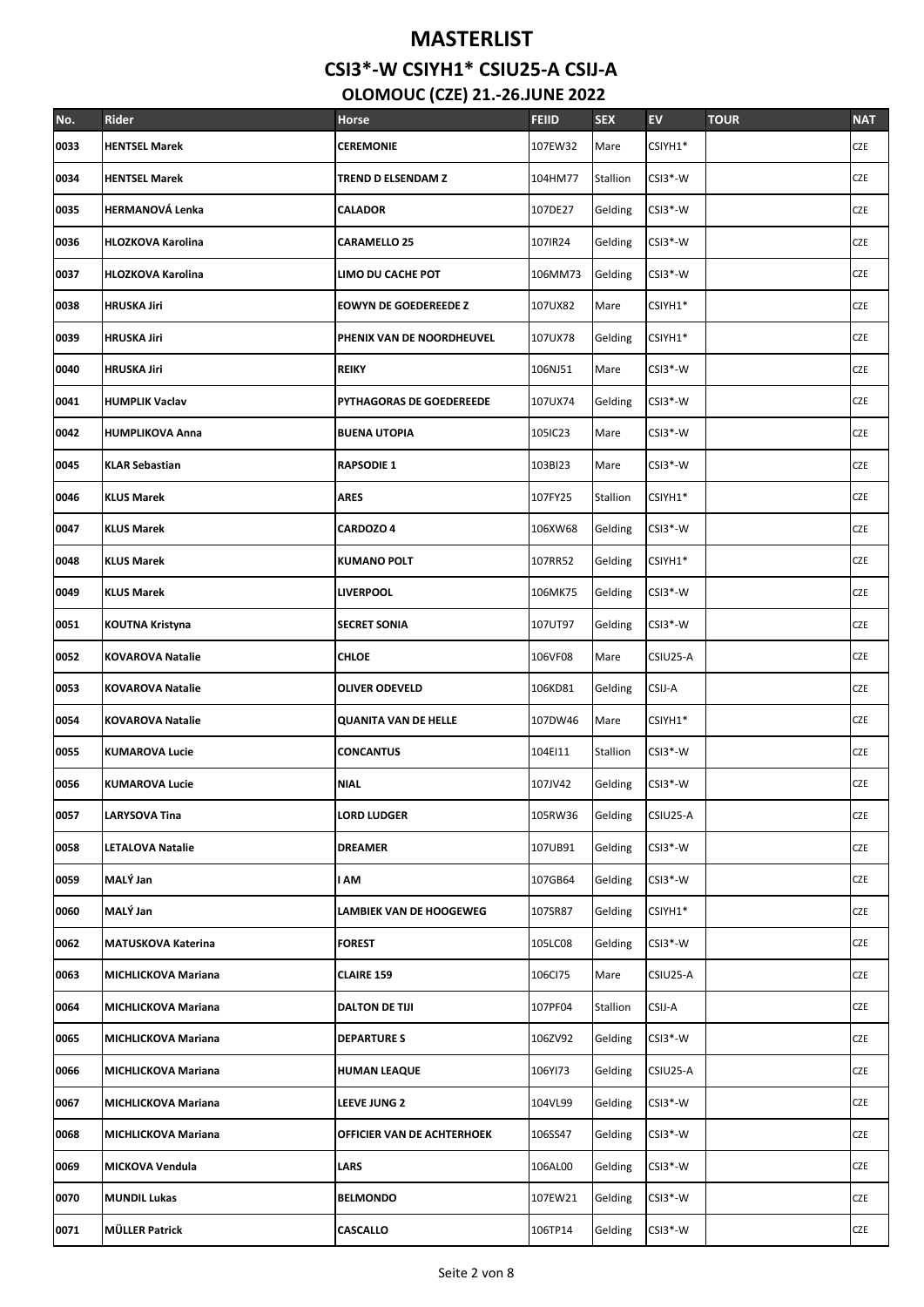# **MASTERLIST**

**CSI3\*-W CSIYH1\* CSIU25-A CSIJ-A**

 **OLOMOUC (CZE) 21.-26.JUNE 2022**

| No.  | Rider                     | Horse                              | <b>FEIID</b> | <b>SEX</b> | <b>EV</b> | <b>TOUR</b> | <b>NAT</b> |
|------|---------------------------|------------------------------------|--------------|------------|-----------|-------------|------------|
| 0072 | <b>NECASOVA Sabina</b>    | <b>CASSIN 2</b>                    | 103AN61      | Stallion   | $CSI3*-W$ |             | CZE        |
| 0073 | <b>OCENASKOVA Natalie</b> | <b>SALOU Z</b>                     | 107KW40      | Mare       | CSI3*-W   |             | <b>CZE</b> |
| 0074 | <b>OPATRNY Ales</b>       | <b>DEDIJTJE</b>                    | 104TK14      | Mare       | CSI3*-W   |             | <b>CZE</b> |
| 0075 | <b>OPATRNY Ales</b>       | <b>DIALEKTRO</b>                   | 107HG43      | Gelding    | CSI3*-W   |             | CZE        |
| 0076 | <b>OPATRNY Ales</b>       | <b>FOREWER</b>                     | 105RP15      | Gelding    | $CSI3*-W$ |             | <b>CZE</b> |
| 0077 | <b>PALICKOVA Aneta</b>    | CONWAL                             | 106TK91      | Gelding    | CSI3*-W   |             | <b>CZE</b> |
| 0078 | PICHRTOVÁ Rozalie         | C PALLINI Z                        | 107VX76      | Gelding    | $CSI3*-W$ |             | CZE        |
| 0079 | PICHRTOVÁ Rozalie         | <b>COUDY</b>                       | 106XM44      | Gelding    | CSIJ-A    |             | CZE        |
| 0080 | PICHRTOVÁ Rozalie         | <b>CUPCAKE GIRL VH LINDENHOF Z</b> | 107EC83      | Mare       | CSI3*-W   |             | <b>CZE</b> |
| 0081 | PICHRTOVÁ Rozalie         | <b>QUEESY PJ</b>                   | 107IF74      | Mare       | CSIJ-A    |             | <b>CZE</b> |
| 0082 | <b>PILATOVA Antonie</b>   | <b>CASSILOC II</b>                 | 104RV74      | Gelding    | CSI3*-W   |             | <b>CZE</b> |
| 0083 | <b>PILATOVA Antonie</b>   | <b>GUCCI</b>                       | 105VY05      | Gelding    | CSI3*-W   |             | <b>CZE</b> |
| 0084 | POLAKOVA Anna             | <b>BEN HUR JUNIOR</b>              | 107UE40      | Gelding    | CSI3*-W   |             | CZE        |
| 0085 | POSPÍŠIL Ondrej           | <b>ARMANI CODE 9</b>               | 104MT70      | Stallion   | $CSI3*-W$ |             | <b>CZE</b> |
| 0086 | POSPÍŠIL Ondrej           | CONCABA                            | 105PF27      | Gelding    | $CSI3*-W$ |             | <b>CZE</b> |
| 0087 | POSPÍŠIL Ondrej           | <b>HUNTELAAR</b>                   | 107EW24      | Gelding    | CSI3*-W   |             | CZE        |
| 0088 | <b>PRUSOVA Karolina</b>   | <b>INSPIRATION</b>                 | 106BZ54      | Gelding    | $CSI3*-W$ |             | <b>CZE</b> |
| 0089 | PRUSOVA Karolina          | LAQUQU                             | 103VA29      | Gelding    | $CSI3*-W$ |             | <b>CZE</b> |
| 0090 | RATAJOVA Viola            | <b>EMIL</b>                        | 107BY79      | Gelding    | CSI3*-W   |             | CZE        |
| 0091 | RATAJOVA Viola            | <b>ILCONTER</b>                    | 105CH88      | Gelding    | $CSI3*-W$ |             | CZE        |
| 0092 | RUZICKOVA Katerina        | <b>BELLE FLEUR DE LIEBRIZ</b>      | 107MW86      | Mare       | CSI3*-W   |             | <b>CZE</b> |
| 0093 | RUZICKOVA Katerina        | <b>COFFEE G</b>                    | 106UF90      | Gelding    | CSI3*-W   |             | <b>CZE</b> |
| 0094 | RUZICKOVA Katerina        | <b>LONDON</b>                      | 106AJ48      | Gelding    | CSI3*-W   |             | CZE        |
| 0095 | <b>SALAKOVA Ema</b>       | <b>GIMMY</b>                       | 107SE23      | Mare       | CSI3*-W   |             | CZE        |
| 0096 | SALAKOVA Ema              | GINA                               | 107GI89      | Mare       | CSIJ-A    |             | CZE        |
| 0097 | <b>SIDLO Radek</b>        | <b>INOS DEL MASET</b>              | 105EL27      | Stallion   | CSI3*-W   |             | CZE        |
| 0098 | <b>SIDLO Radek</b>        | L DINO HOEJGAARD                   | 105AW37      | Gelding    | CSI3*-W   |             | CZE        |
| 0100 | <b>SKUTECKY Viktor</b>    | <b>JOLLY JOKER</b>                 | 103CR19      | Gelding    | CSI3*-W   |             | CZE        |
| 0101 | <b>SKUTECKY Viktor</b>    | <b>NENA CHANTI Z</b>               | 106LZ63      | Mare       | CSIU25-A  |             | CZE        |
| 0102 | <b>SOUDKOVA Anna</b>      | <b>LUCKY LORD</b>                  | 107TO95      | Gelding    | CSI3*-W   |             | CZE        |
| 0103 | <b>SOUKUPOVA Natalie</b>  | <b>CAMPOBASSO</b>                  | 106GS28      | Gelding    | CSI3*-W   |             | CZE        |
| 0104 | <b>SOUKUPOVA Natalie</b>  | <b>LORD LEGACY</b>                 | 105YX21      | Gelding    | CSIU25-A  |             | CZE        |
| 0105 | SOUKUPOVA Petra           | <b>FALOU</b>                       | 104WO43      | Gelding    | CSI3*-W   |             | CZE        |
| 0106 | SOUKUPOVA Petra           | LE AMI                             | 106XS57      | Mare       | CSI3*-W   |             | CZE        |
| 0107 | SOUKUPOVA Petra           | <b>REA</b>                         | 107DY94      | Mare       | CSI3*-W   |             | CZE        |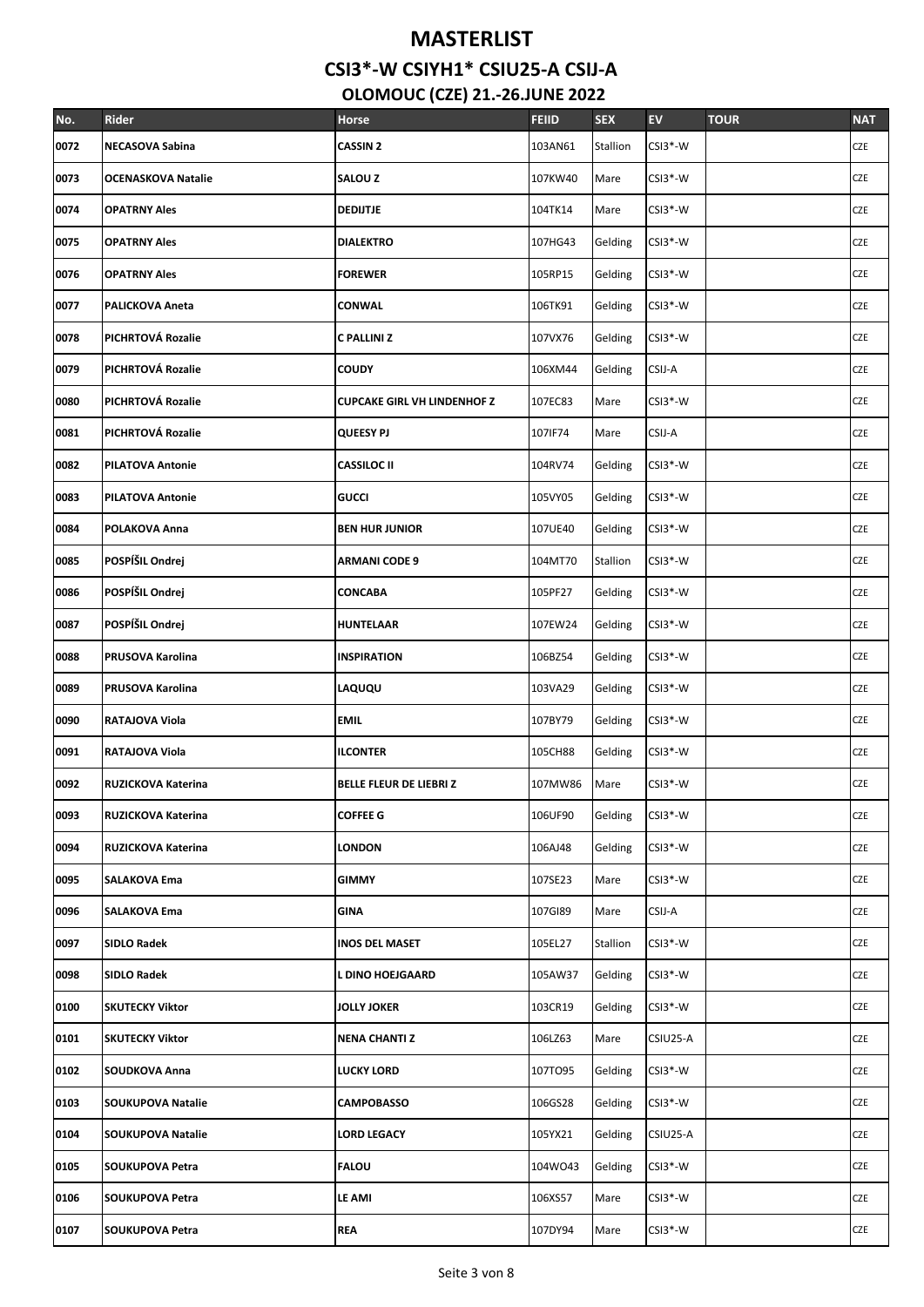| No.  | Rider                   | <b>Horse</b>               | <b>FEIID</b> | <b>SEX</b> | <b>EV</b> | <b>TOUR</b> | <b>NAT</b> |
|------|-------------------------|----------------------------|--------------|------------|-----------|-------------|------------|
| 0108 | <b>SPURKOVA Natalie</b> | <b>MANILLON V</b>          | 107VT32      | Gelding    | CSI3*-W   |             | CZE        |
| 0109 | STASTNA Karolina        | <b>ICARDO H</b>            | 107LC24      | Gelding    | $CSI3*-W$ |             | CZE        |
| 0110 | <b>STRNADLOVÁ Lucie</b> | <b>CLASSIC BALOU</b>       | 107RB56      | Stallion   | CSIYH1*   |             | CZE        |
| 0111 | <b>STRNADLOVÁ Lucie</b> | <b>DON 609</b>             | 107RE51      | Stallion   | CSIYH1*   |             | CZE        |
| 0112 | <b>STRNADLOVÁ Lucie</b> | QUADIRA                    | 106YI41      | Mare       | $CSI3*-W$ |             | CZE        |
| 0113 | <b>STRNADLOVÁ Lucie</b> | <b>SOLIDAT</b>             | 105UA70      | Gelding    | CSI3*-W   |             | CZE        |
| 0114 | SVOBODOVA Tereza        | APRIL Z                    | 106DU28      | Mare       | CSI3*-W   |             | CZE        |
| 0115 | <b>SVOBODOVA Tereza</b> | <b>BRITANIA</b>            | 105NO60      | Mare       | CSIU25-A  |             | CZE        |
| 0116 | SVOBODOVA Tereza        | <b>HARANKA</b>             | 105MP70      | Mare       | CSI3*-W   |             | CZE        |
| 0117 | <b>TMEJ Jiri</b>        | ATILA                      | 107GT65      | Gelding    | CSI3*-W   |             | CZE        |
| 0118 | <b>TMEJ Jiri</b>        | <b>CROSBY DK</b>           | 107GT61      | Stallion   | CSI3*-W   |             | CZE        |
| 0119 | <b>TMEJ Jiri</b>        | <b>LONDONDERRY DK</b>      | 107GT66      | Gelding    | CSI3*-W   |             | CZE        |
| 0120 | <b>ULCOVA Natalie</b>   | <b>DEMONT</b>              | 107GI77      | Gelding    | CSI3*-W   |             | CZE        |
| 0121 | <b>VANICKOVA Jana</b>   | <b>ALGHERO</b>             | 107VT45      | Gelding    | $CSI3*-W$ |             | CZE        |
| 0122 | VESELA Kamila           | <b>ICARA</b>               | 106US36      | Mare       | CSI3*-W   |             | CZE        |
| 0123 | VESELA Kamila           | <b>WARRANTER</b>           | 106UV32      | Gelding    | CSI3*-W   |             | CZE        |
| 0124 | <b>VRTALOVA Lucie</b>   | ARMANI                     | 107RT02      | Gelding    | CSI3*-W   |             | CZE        |
| 0125 | ŠTIKOVÁ Nina            | <b>CASALLY</b>             | 104HE58      | Gelding    | CSI3*-W   |             | CZE        |
| 000  | <b>GERMANY</b>          |                            |              |            |           | <b>NAT</b>  | GER I      |
| 0126 | <b>BORMANN Finja</b>    | A CRAZY SON OF LAVINA      | 104QH26      | Gelding    | CSI3*-W   |             | <b>GER</b> |
| 0127 | <b>BORMANN Finja</b>    | <b>CLIPPO 3</b>            | 104IA77      | Gelding    | $CSI3*-W$ |             | <b>GER</b> |
| 0128 | <b>BORMANN Finja</b>    | SALLY 721                  | 105BK65      | Mare       | CSI3*-W   |             | <b>GER</b> |
| 0129 | JÜNGEL Marvin           | <b>BALOU'S ERBIN</b>       | 106FR32      | Mare       | CSI3*-W   |             | <b>GER</b> |
| 0130 | JÜNGEL Marvin           | JOLIE LAFEE                | 106JT83      | Mare       | CSI3*-W   |             | <b>GER</b> |
| 0131 | <b>JÜNGEL Marvin</b>    | <b>KONTENDRA S</b>         | 107FG69      | Mare       | CSIYH1*   |             | GER        |
| 0132 | JÜNGEL Marvin           | KORADINA R                 | 107UM42      | Mare       | CSI3*-W   |             | GER        |
| 0133 | JÜNGEL Marvin           | <b>PESSOA C</b>            | 107JR99      | Gelding    | CSIU25-A  |             | <b>GER</b> |
| 0134 | <b>KÖLZ Michael</b>     | <b>CELLATO</b>             | 106CB50      | Gelding    | CSI3*-W   |             | <b>GER</b> |
| 0135 | <b>KÖLZ Michael</b>     | LEXIE GREY                 | 105PN07      | Mare       | CSI3*-W   |             | <b>GER</b> |
| 0136 | <b>KÖLZ Michael</b>     | <b>QUINN LORD</b>          | 107LT47      | Gelding    | CSI3*-W   |             | GER        |
| 0137 | <b>LAHDE Harm</b>       | <b>GREY CHESTER 2</b>      | 105NS20      | Stallion   | CSI3*-W   |             | GER        |
| 0138 | <b>LAHDE Harm</b>       | <b>MR.CALANDO</b>          | 105XD41      | Gelding    | CSI3*-W   |             | <b>GER</b> |
| 0139 | <b>LAHDE Harm</b>       | OAK GROVE'S COMMANDER BOND | 106LD54      | Stallion   | CSI3*-W   |             | GER        |
| 0140 | MÜLLER Alexander        | <b>CAMILLO 232</b>         | 107CJ09      | Gelding    | CSIYH1*   |             | <b>GER</b> |
| 0141 | MÜLLER Alexander        | <b>DELTA DEL'ISLE</b>      | 106NR45      | Gelding    | CSI3*-W   |             | GER        |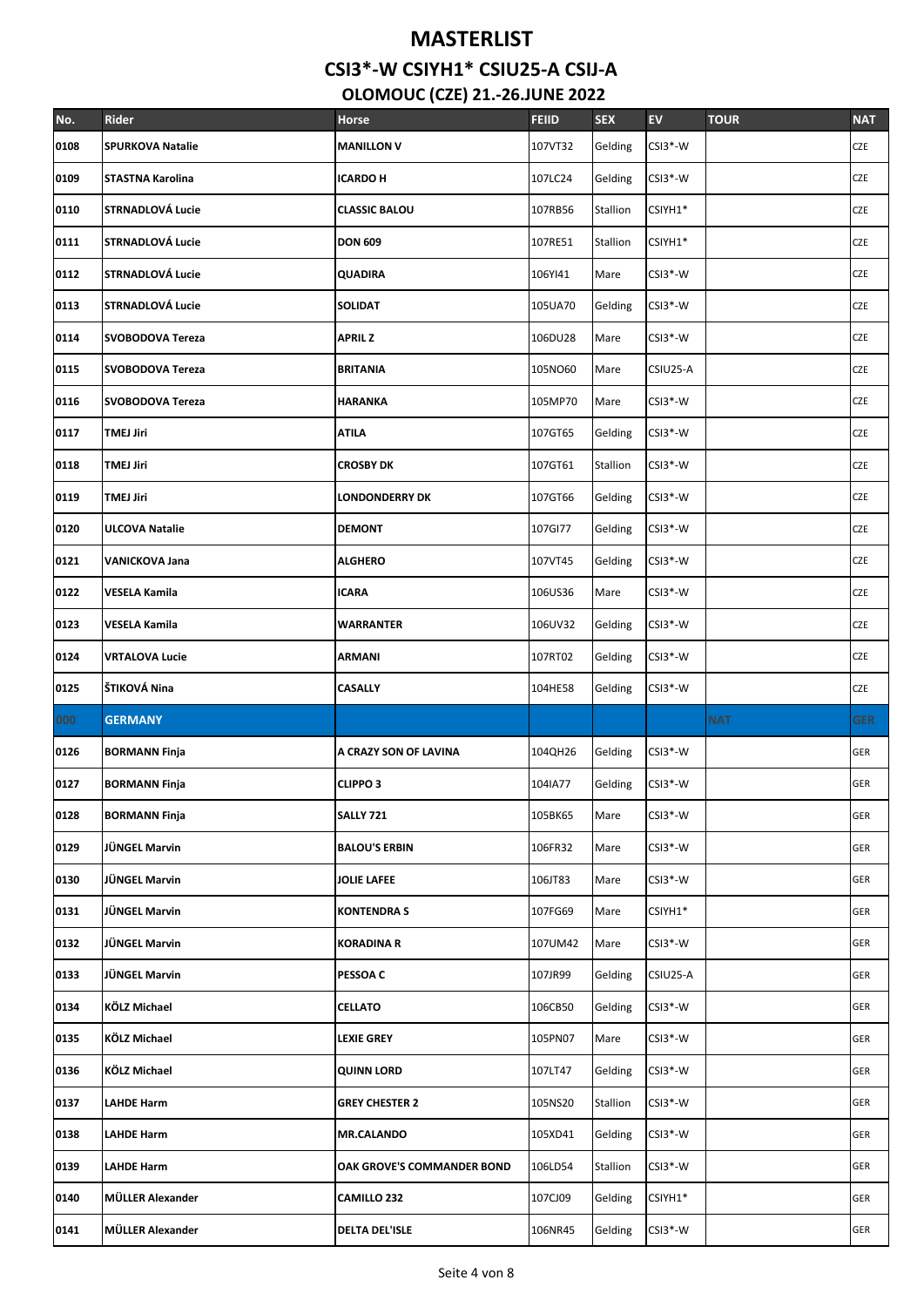| No.  | Rider                          | Horse                      | <b>FEIID</b> | <b>SEX</b> | <b>EV</b> | <b>TOUR</b> | <b>NAT</b> |
|------|--------------------------------|----------------------------|--------------|------------|-----------|-------------|------------|
| 0142 | MÜLLER Alexander               | OHLALA 13                  | 105TE58      | Mare       | $CSI3*-W$ |             | <b>GER</b> |
| 0143 | <b>PIETSCH Celina</b>          | <b>CLARIZZA</b>            | 107SV94      | Mare       | CSI3*-W   |             | <b>GER</b> |
| 0144 | PIETSCH Celina                 | <b>EMILY-DE-ROCK 123 Z</b> | 105XE62      | Mare       | CSI3*-W   |             | <b>GER</b> |
| 0145 | <b>PIETSCH Celina</b>          | VAN HELSING 14             | 105TZ41      | Gelding    | CSIU25-A  |             | GER        |
| 0146 | <b>SCHMID Maximilian</b>       | <b>GUARDIOLA - N</b>       | 105DS23      | Gelding    | CSI3*-W   |             | GER        |
| 0147 | <b>SCHMID Maximilian</b>       | <b>HETTY EMAIRE</b>        | 106BU08      | Mare       | $CSI3*-W$ |             | <b>GER</b> |
| 0148 | <b>SCHMID Maximilian</b>       | <b>PUMUCKL</b>             | 106IK13      | Gelding    | $CSI3*-W$ |             | GER        |
| 0149 | SPREHE Jörne                   | <b>BAILANDO 52</b>         | 106VH18      | Gelding    | $CSI3*-W$ |             | GER        |
| 0150 | <b>SPREHE Jörne</b>            | <b>HOT EASY</b>            | 105RF10      | Mare       | $CSI3*-W$ |             | <b>GER</b> |
| 0151 | SPREHE Jörne                   | LORD HEINRICH 5            | 105ZQ48      | Gelding    | $CSI3*-W$ |             | GER        |
| 0152 | <b>SPREHE Jörne</b>            | SOLERO 102                 | 107EK86      | Gelding    | CSIYH1*   |             | <b>GER</b> |
| 0153 | SPREHE Jörne                   | <b>SUNNY SIDE UP 16</b>    | 1070N48      | Gelding    | CSIYH1*   |             | GER        |
| 000  | <b>HUNGARY</b>                 |                            |              |            |           | <b>NAT</b>  | <b>HUN</b> |
| 0154 | <b>BURUCS Barna</b>            | <b>AKITO 89</b>            | 107GH81      | Gelding    | CSIYH1*   |             | HUN        |
| 0155 | <b>BURUCS Barna</b>            | CHACELAND                  | 105BF65      | Gelding    | CSI3*-W   |             | <b>HUN</b> |
| 0156 | <b>BURUCS Barna</b>            | <b>CONPEIA</b>             | 105QP39      | Gelding    | $CSI3*-W$ |             | <b>HUN</b> |
| 0157 | <b>BURUCS Barna</b>            | <b>DUBAI DREAMS</b>        | 1040V39      | Gelding    | CSI3*-W   |             | <b>HUN</b> |
| 0158 | <b>BÚZA Krisztián</b>          | <b>ERLINA</b>              | 107FY79      | Mare       | CSI3*-W   |             | <b>HUN</b> |
| 0159 | <b>FERENCZ Dalma Mercédesz</b> | CORRADA                    | 106LZ39      | Mare       | CSIJ-A    |             | HUN        |
| 0160 | <b>GORZÓ Eszter</b>            | <b>ARWEN</b>               | 107JQ00      | Mare       | CSI3*-W   |             | HUN        |
| 0161 | <b>KALÁN Eszter</b>            | <b>GAREZA</b>              | 105GN62      | Mare       | $CSI3*-W$ |             | <b>HUN</b> |
| 000  | <b>ITALY</b>                   |                            |              |            |           | <b>NAT</b>  | <b>ITA</b> |
| 0162 | <b>COSTALLA Alessia</b>        | <b>CAYENNE WD Z</b>        | 105LW06      | Mare       | CSI3*-W   |             | <b>ITA</b> |
| 0163 | <b>COSTALLA Alessia</b>        | <b>FILAE DES CHAINES</b>   | 106VD70      | Mare       | CSIYH1*   |             | ITA        |
| 0164 | <b>COSTALLA Alessia</b>        | RADJA DE ROCHETAILLEE      | 103KP14      | Gelding    | CSIU25-A  |             | <b>ITA</b> |
| 0165 | <b>COSTALLA Alessia</b>        | <b>SORAYA FZ</b>           | 106LM29      | Mare       | CSI3*-W   |             | ITA        |
| 000  | <b>NEW ZEALAND</b>             |                            |              |            |           | <b>NAT</b>  | <b>NZL</b> |
| 0166 | <b>GOODIN Bruce</b>            | <b>BACKATORPS DANNY V</b>  | 104XH77      | Gelding    | $CSI3*-W$ |             | NZL        |
| 0167 | <b>GOODIN Bruce</b>            | <b>BOATENG 9</b>           | 105W057      | Stallion   | CSI3*-W   |             | NZL        |
| 0168 | <b>GOODIN Bruce</b>            | <b>DIARTHAGO SN</b>        | 107BY96      | Gelding    | CSI3*-W   |             | <b>NZL</b> |
| 000  | <b>POLAND</b>                  |                            |              |            |           | <b>NAT</b>  | POL        |
| 0169 | <b>GRUNDKOWSKA Monika</b>      | <b>DHAHA</b>               | 104FP17      | Gelding    | CSIU25-A  |             | POL        |
| 0170 | <b>GRUNDKOWSKA Monika</b>      | <b>IPHONE</b>              | 105ZL20      | Gelding    | $CSI3*-W$ |             | POL        |
| 0171 | <b>KAZMIERCZAK Michal</b>      | <b>KING OF ROCK</b>        | 106TA62      | Gelding    | CSIYH1*   |             | POL        |
| 0172 | <b>KAZMIERCZAK Michal</b>      | <b>WHOOPY BOY</b>          | 106BL93      | Gelding    | CSI3*-W   |             | POL        |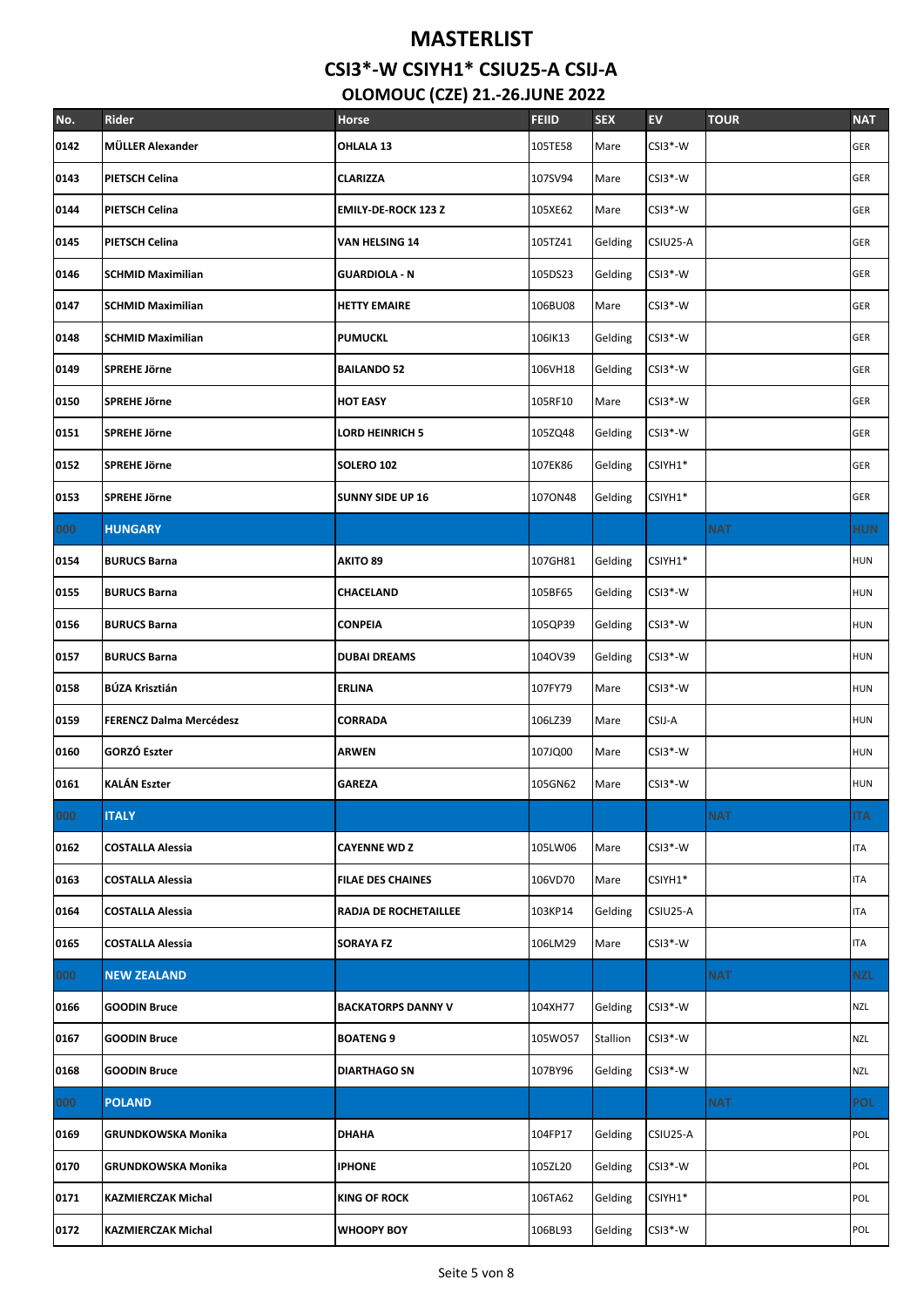| No.  | <b>Rider</b>                | <b>Horse</b>                 | <b>FEIID</b> | <b>SEX</b> | <b>EV</b> | <b>TOUR</b> | <b>NAT</b> |
|------|-----------------------------|------------------------------|--------------|------------|-----------|-------------|------------|
| 0173 | <b>KAZMIERCZAK Michal</b>   | <b>ZIROCCO AIR</b>           | 105RW84      | Stallion   | $CSI3*-W$ |             | POL        |
| 0174 | <b>KIERZNOWSKI Hubert</b>   | <b>AMERIQUE LANDAIS</b>      | 106AB98      | Gelding    | CSI3*-W   |             | POL        |
| 0175 | <b>KOSCIARZ Kinga</b>       | <b>ALEBASTR</b>              | 102ZM90      | Stallion   | $CSI3*-W$ |             | POL        |
| 0176 | <b>KOSZUCKA Malgorzata</b>  | <b>INOUT W</b>               | 106XB75      | Gelding    | CSI3*-W   |             | POL        |
| 0177 | <b>KOSZUCKA Malgorzata</b>  | <b>IVY</b>                   | 106CB03      | Mare       | CSI3*-W   |             | POL        |
| 0178 | <b>KOSZUCKA Malgorzata</b>  | <b>STAKORADO</b>             | 103HX23      | Gelding    | $CSI3*-W$ |             | POL        |
| 0179 | KOZIAROWSKI Jaroslaw        | JAMIRO VAN HET EQUIETANERHOF | 106BS91      | Gelding    | CSI3*-W   |             | POL        |
| 0180 | <b>KOZIAROWSKI Jaroslaw</b> | <b>LAXTON</b>                | 107NL29      | Gelding    | CSIYH1*   |             | POL        |
| 0181 | <b>KURLETO Kornelia</b>     | <b>LAUSANNE 65</b>           | 106BI24      | Mare       | CSIJ-A    |             | POL        |
| 0182 | <b>MACIESZCZAK Ewa</b>      | <b>CALOTTA</b>               | 105QT84      | Mare       | CSI3*-W   |             | POL        |
| 0183 | <b>MACIESZCZAK Ewa</b>      | <b>SECRET WEAPON L</b>       | 105KM78      | Gelding    | CSI3*-W   |             | POL        |
| 0184 | <b>MATULA Aleksandra</b>    | CHAMANII                     | 106LS99      | Mare       | CSI3*-W   |             | POL        |
| 0185 | <b>NOWAK Karolina</b>       | <b>ALHAMBRA</b>              | 106RI66      | Mare       | CSI3*-W   |             | POL        |
| 0186 | <b>PEKANIEC Jozef</b>       | LEONARDO DA VINCI J.P.P.     | 107PM52      | Gelding    | CSIYH1*   |             | POL        |
| 0187 | <b>PIETRZAK Daria</b>       | <b>MONSUN</b>                | 103WQ62      | Gelding    | CSIJ-A    |             | POL        |
| 0188 | <b>PIETRZAK Daria</b>       | <b>UNICA-K</b>               | 106WW04      | Mare       | CSIYH1*   |             | POL        |
| 0189 | <b>SKRZYPIEC Agata</b>      | <b>VIVIANOS</b>              | 106DW56      | Gelding    | CSI3*-W   |             | POL        |
| 0190 | <b>STEFANOWICZ Hanna</b>    | <b>REFLECTION</b>            | 103FH18      | Gelding    | CSI3*-W   |             | POL        |
| 0191 | <b>ZLOCKI Krzysztof</b>     | <b>SR CLAIRIS</b>            | 107DZ75      | Mare       | CSIYH1*   |             | POL        |
| 000  | <b>ROMANIA</b>              |                              |              |            |           | <b>NAT</b>  | <b>ROU</b> |
| 0192 | <b>HERCK Andrea</b>         | <b>EPSILON DE ROULARD</b>    | 106ZV18      | Mare       | CSI3*-W   |             | ROU        |
| 0193 | <b>HERCK Andrea</b>         | <b>KALVARIE VAN DE ZELM</b>  | 104QS15      | Gelding    | $CSI3*-W$ |             | ROU        |
| 0194 | <b>HERCK Andrea</b>         | <b>NUCARO</b>                | 105LV96      | Gelding    | CSI3*-W   |             | ROU        |
| 0195 | <b>HERCK Andrea</b>         | POKER DE ROULARD             | 106ZV20      | Gelding    | CSIYH1*   |             | ROU        |
| 0196 | <b>HERCK Andrea</b>         | <b>QUADIR DE ROULARD</b>     | 107LW10      | Gelding    | CSIYH1*   |             | ROU        |
| 000  | <b>SLOVENIA</b>             |                              |              |            |           | <b>NAT</b>  | <b>SLO</b> |
| 0197 | <b>ZIDAR KLEMENCIC Nina</b> | <b>CAIO LARGO Z</b>          | 106WX60      | Gelding    | CSI3*-W   |             | SLO        |
| 000  | <b>SWITZERLAND</b>          |                              |              |            |           | NAT.        | <b>SUI</b> |
| 0198 | <b>HAEGLER Marion</b>       | JESSY                        | 106WC56      | Mare       | $CSI3*-W$ |             | SUI        |
| 0199 | <b>SCHMID Adrian</b>        | CAMIRA                       | 107CS72      | Mare       | CSIYH1*   |             | SUI        |
| 0200 | <b>SCHMID Adrian</b>        | <b>CHICHARITO 11</b>         | 1060X84      | Gelding    | CSI3*-W   |             | SUI        |
| 0201 | <b>SCHMID Adrian</b>        | <b>CONTEROS B</b>            | 106ZA46      | Gelding    | CSI3*-W   |             | SUI        |
| 0202 | <b>SCHMID Adrian</b>        | DEVA V. SCHLOESSLIHOF        | 106XC05      | Mare       | CSI3*-W   |             | SUI        |
| 0203 | <b>SMITS Edwin</b>          | <b>BEST OF BERLIN BS</b>     | 104YE55      | Gelding    | CSI3*-W   |             | SUI        |
| 0204 | <b>SMITS Edwin</b>          | DOVER 9                      | 105SU84      | Gelding    | CSI3*-W   |             | SUI        |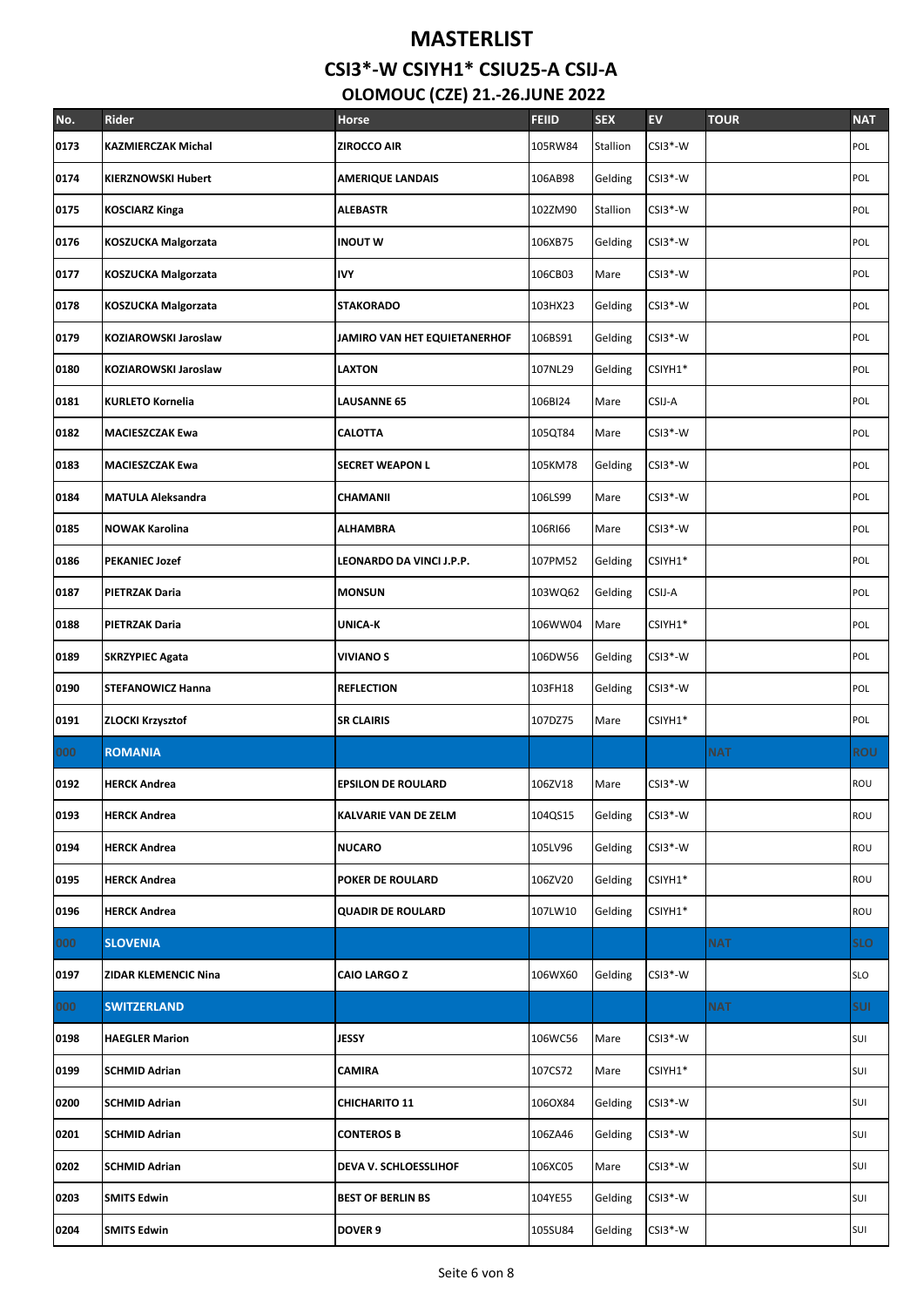| No.  | Rider                            | <b>Horse</b>                     | <b>FEIID</b> | <b>SEX</b> | <b>EV</b> | <b>TOUR</b> | <b>NAT</b> |
|------|----------------------------------|----------------------------------|--------------|------------|-----------|-------------|------------|
| 0205 | <b>SMITS Edwin</b>               | <b>FLEUR SINAA-A</b>             | 105SU87      | Mare       | CSI3*-W   |             | SUI        |
| 000  | <b>SLOVAKIA</b>                  |                                  |              |            |           | <b>NAT</b>  | <b>SVK</b> |
| 0206 | <b>BOUMA Marco</b>               | <b>LANCE H</b>                   | 105ZP94      | Gelding    | CSI3*-W   |             | <b>SVK</b> |
| 0207 | <b>CHUDYBA Bronislav</b>         | <b>CORBIN</b>                    | 105PJ42      | Gelding    | CSI3*-W   |             | <b>SVK</b> |
| 0208 | <b>CHUDYBA Bronislav</b>         | <b>DIATINA BLUE PS</b>           | 107BF35      | Mare       | CSIYH1*   |             | <b>SVK</b> |
| 0209 | <b>CHUDYBA Bronislav</b>         | JOJO JK SR                       | 107RS37      | Mare       | CSI3*-W   |             | <b>SVK</b> |
| 0210 | <b>CHUDYBA Bronislav</b>         | VROOM DE LA POMME Z              | 106ME48      | Gelding    | CSI3*-W   |             | <b>SVK</b> |
| 0211 | <b>CIBERE Radovan</b>            | <b>ARROW</b>                     | 106UA36      | Mare       | CSI3*-W   |             | <b>SVK</b> |
| 0212 | <b>CIBERE Radovan</b>            | <b>COQUIMBO</b>                  | 105ZY91      | Gelding    | $CSI3*-W$ |             | <b>SVK</b> |
| 0213 | <b>CIBERE Radovan</b>            | DEAU RE MI T&L Z                 | 105NL31      | Mare       | CSI3*-W   |             | <b>SVK</b> |
| 0214 | CIGAN Jan Jun.                   | <b>DERBY</b>                     | 104UW66      | Gelding    | CSI3*-W   |             | <b>SVK</b> |
| 0215 | CIGAN Jan Jun.                   | <b>SHQELY</b>                    | 106PI59      | Gelding    | CSI3*-W   |             | <b>SVK</b> |
| 0216 | CIGAN Jan Jun.                   | <b>UIVEAS</b>                    | 107J066      | Gelding    | $CSI3*-W$ |             | <b>SVK</b> |
| 0217 | <b>DROPPOVA Dominika</b>         | <b>HUNTELAAR</b>                 | 106BL47      | Gelding    | CSIU25-A  |             | <b>SVK</b> |
| 0218 | <b>FULES Ema</b>                 | <b>HERCULES-S</b>                | 105LU66      | Gelding    | CSI3*-W   |             | <b>SVK</b> |
| 0219 | <b>FULES Ema</b>                 | IRINA VAN DE KORNELISHOEVE       | 104LZ07      | Mare       | CSI3*-W   |             | <b>SVK</b> |
| 0220 | <b>GAALOVA Dominika</b>          | <b>BATISTA 10</b>                | 106TE25      | Gelding    | CSI3*-W   |             | <b>SVK</b> |
| 0221 | <b>GAALOVA Dominika</b>          | <b>BLUES</b>                     | 106YU41      | Gelding    | CSI3*-W   |             | <b>SVK</b> |
| 0222 | <b>GAALOVA Dominika</b>          | <b>KRIEK</b>                     | 107DC64      | Gelding    | CSIYH1*   |             | <b>SVK</b> |
| 0223 | <b>GAALOVA Dominika</b>          | <b>SENJOR CATELLO</b>            | 106BI43      | Gelding    | $CSI3*-W$ |             | <b>SVK</b> |
| 0224 | <b>GULASOVA Tereza</b>           | <b>GANDOR VANT GRAAF JANSHOF</b> | 103KH74      | Gelding    | $CSI3*-W$ |             | <b>SVK</b> |
| 0225 | <b>GULASOVA Tereza</b>           | <b>NASHUA AEG</b>                | 106LL74      | Mare       | CSIU25-A  |             | <b>SVK</b> |
| 0226 | <b>HAVLOVICOVA Petra</b>         | JOTTIE VDM                       | 106UP38      | Mare       | CSI3*-W   |             | <b>SVK</b> |
| 0227 | <b>HAVLOVICOVA Petra</b>         | OPATINE VAN T ZONNEVELD          | 106UP87      | Mare       | CSI3*-W   |             | <b>SVK</b> |
| 0228 | <b>HORNAKOVA Alexandra Linda</b> | <b>CASPER SPEED JUMPER</b>       | 104CO58      | Gelding    | CSIU25-A  |             | <b>SVK</b> |
| 0230 | <b>HORVATH David</b>             | <b>FLOWER Z</b>                  | 106VM33      | Mare       | CSI3*-W   |             | <b>SVK</b> |
| 0231 | JANY FISEROVA Monika             | <b>ELDORADO VB</b>               | 105JU66      | Gelding    | CSI3*-W   |             | <b>SVK</b> |
| 0232 | <b>KUCHAR Tomas</b>              | <b>BRESCIANO</b>                 | 104MR35      | Gelding    | CSI3*-W   |             | <b>SVK</b> |
| 0233 | <b>KUCHAR Tomas</b>              | <b>ELASKO HERO</b>               | 105JG13      | Gelding    | CSI3*-W   |             | <b>SVK</b> |
| 0234 | <b>KUCHAR Tomas</b>              | <b>LEONARDO VAN DE LEEUWERK</b>  | 106EF58      | Gelding    | CSI3*-W   |             | <b>SVK</b> |
| 0235 | <b>KUREKOVA Radka</b>            | <b>CARLOS 825</b>                | 107QH28      | Gelding    | CSI3*-W   |             | <b>SVK</b> |
| 0236 | LICKOVA Luisa                    | <b>GUMONIA</b>                   | 106BF47      | Gelding    | CSIU25-A  |             | <b>SVK</b> |
| 0237 | <b>MOSKOVA Paula</b>             | <b>B LIKE BALOUBET</b>           | 104LG47      | Gelding    | CSI3*-W   |             | <b>SVK</b> |
| 0238 | <b>NASTICKY Viliam Jun.</b>      | <b>MEIDLINGER S CHIARA</b>       | 106XW86      | Mare       | CSI3*-W   |             | <b>SVK</b> |
| 0239 | POLAS Juraj                      | <b>DELPHINE Z</b>                | 107HG07      | Mare       | CSI3*-W   |             | <b>SVK</b> |